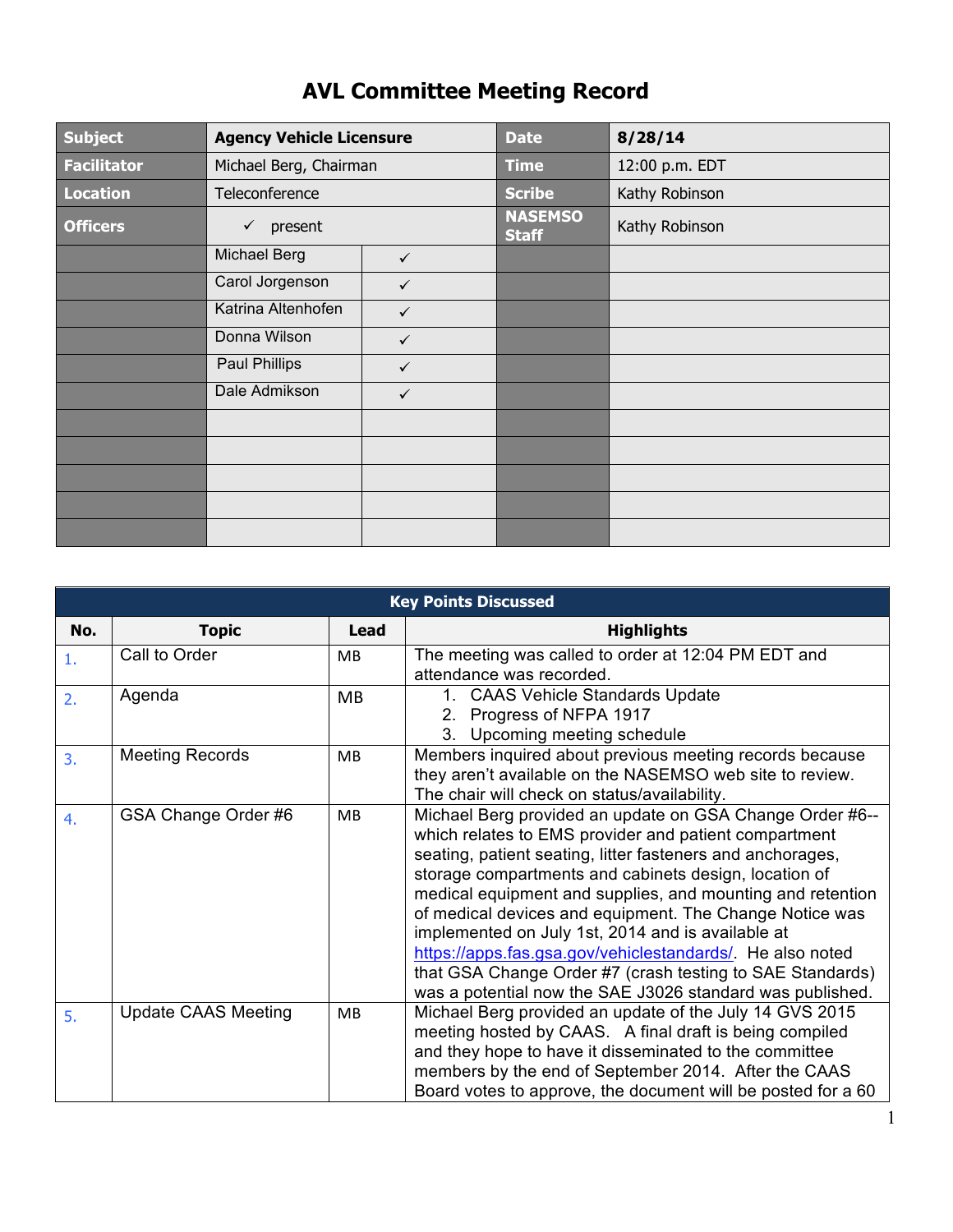|    |                                |    | day public comment period. Changes will be incorporated in<br>December 2014 and the document will be released for a<br>second 60 day comment period. It is anticipate the standards<br>will be published in April 2015 for implementation in October<br>2015. A question was raised whether the standards would be<br>ANSI approved and it was noted that the KKK specs were<br>never ANSI approved. Dia Gainor and Michael Berg are<br>scheduled to present an overview to the HITS Committee at<br>the 2014 NASEMSO Annual Meeting as well as a standalone<br>presentation for the organization during the annual meeting                                                                                                                                                                                                                                                                                                                                                                                                                                                                                                                                                                                                                                                                                                                                                                                                           |
|----|--------------------------------|----|---------------------------------------------------------------------------------------------------------------------------------------------------------------------------------------------------------------------------------------------------------------------------------------------------------------------------------------------------------------------------------------------------------------------------------------------------------------------------------------------------------------------------------------------------------------------------------------------------------------------------------------------------------------------------------------------------------------------------------------------------------------------------------------------------------------------------------------------------------------------------------------------------------------------------------------------------------------------------------------------------------------------------------------------------------------------------------------------------------------------------------------------------------------------------------------------------------------------------------------------------------------------------------------------------------------------------------------------------------------------------------------------------------------------------------------|
| 6. | Progress of NFPA 1917          | MB | The NFPA 1917 group met earlier this week in San Diego.<br>Jay Bradshaw, Jim DeTienne (for a separate meeting), and<br>Dia Gainor were present on behalf of NASEMSO. Michael<br>Berg is a voting member representing the positions as an<br>"enforcer". The process for review was very formal; the NFPA<br>group did review 56 public comments including 9 submitted<br>by NASEMSO. It was noted that NIST and NIOSH were also<br>present. Tentatively, NFPA acted on NASEMSO's<br>recommendations as follows-<br>Sec. 5.8.2-traction control - accepted<br>Sec.6.1.3-aisle walkway- an evaluation tool was discussed.<br>Related information would be moved to the Annex of the<br>document.<br>Sec. 6.17-Interior Surfaces-comments rejected.<br>Sec. 6.25.1 and 6.25.4- retro reflective stripes - accepted<br>suggestion for Battenburg markings and the ability to<br>incorporate agency logos.<br>Sec. 6.25.6- glass and lens surfaces - accepted<br>Sec. 6.29.1-suction aspirator system - accepted<br>Sec. 7.1.1.2-circuit assemblies - the comments were<br>rejected.<br>The NFPA process for completion is identified as—sends to<br>voting committee members by the end of December 2014.<br>The Committee will hold an in-face meeting in April 2015 to<br>adjudicate comments and then send the document to the full<br>NFPA Board for a vote with implementation January 2016<br>and subsequent revisions every 3 yrs. |
| 7. | <b>KKK Specs</b>               | МB | Chairman Berg asked those presented to summarize what<br>states want or need in regard to the KKK specs. The group<br>agreed that adequate lead time is needed because rule<br>changes typically take 18 months (or more). Some states<br>have no standards at all. ASTM is still out there with no<br>move to refine. There is a possibility the "K" specs may not<br>retire on October 2015.                                                                                                                                                                                                                                                                                                                                                                                                                                                                                                                                                                                                                                                                                                                                                                                                                                                                                                                                                                                                                                        |
| 8. | <b>Annual Meeting Planning</b> | MB | The September meeting of the AVL Committee is being<br>cancelled because of the close proximity to the NASEMSO<br>Annual Meeting. Potential agenda items for discussion in<br>Cleveland include comparison of various proposed<br>standards, model rules for AVL in adjacent states, and<br>"smart" vehicle updates. Those on the call asked if the<br>October meeting could be "broadcast" for remote<br>participation.                                                                                                                                                                                                                                                                                                                                                                                                                                                                                                                                                                                                                                                                                                                                                                                                                                                                                                                                                                                                              |
| 9. | Next meeting                   | МB | October 6, 2014 8:30 a.m. to 10:30 a.m. in Cleveland.                                                                                                                                                                                                                                                                                                                                                                                                                                                                                                                                                                                                                                                                                                                                                                                                                                                                                                                                                                                                                                                                                                                                                                                                                                                                                                                                                                                 |